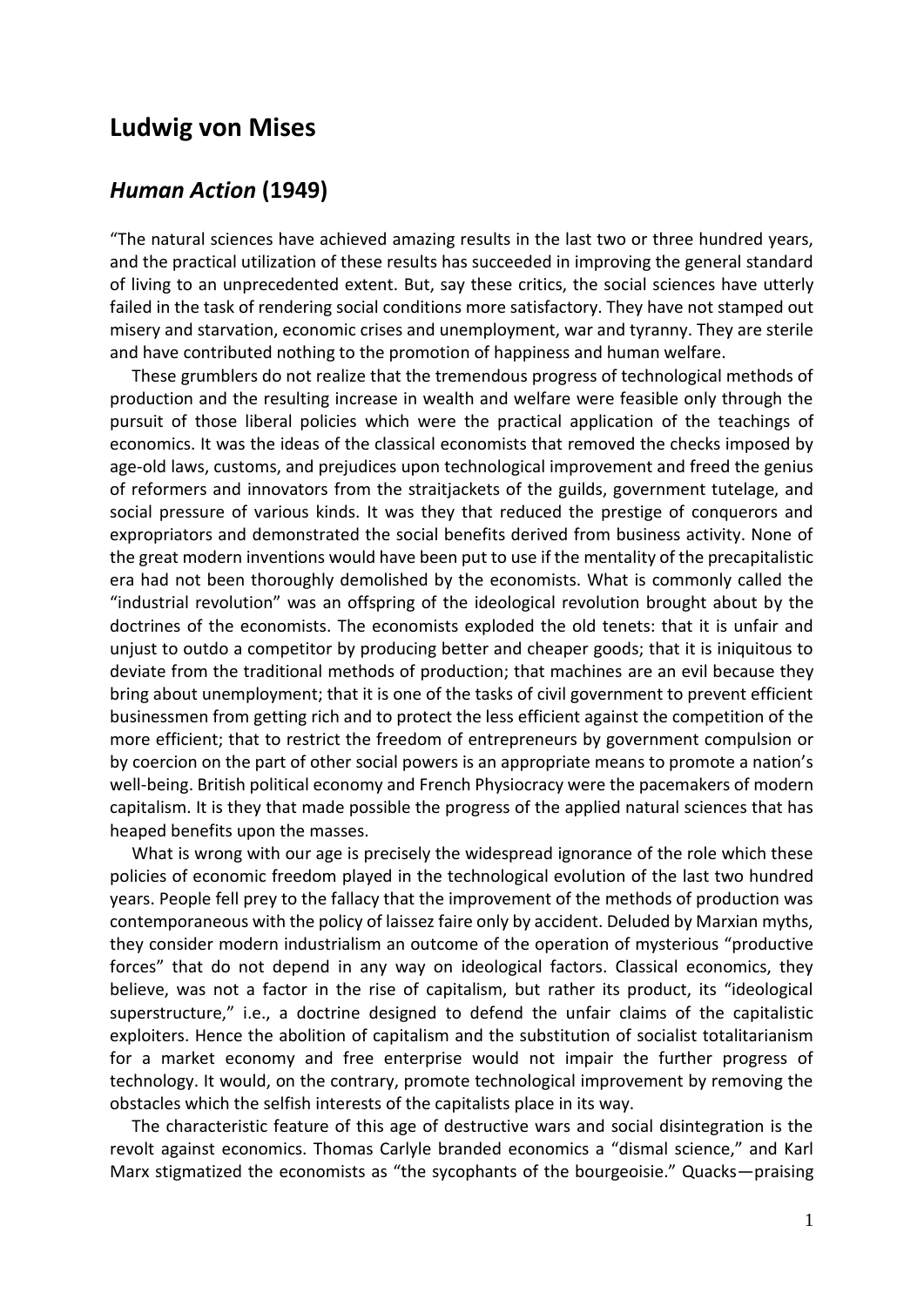their patent medicines and short cuts to an earthly paradise—take pleasure in scorning economics as "orthodox" and "reactionary." Demagogues pride themselves on what they call their victories over economics. The "practical" man boasts of his contempt for economics and his ignorance of the teachings of "armchair" economists. The economic policies of the last decades have been the outcome of a mentality that scoffs at any variety of sound economic theory and glorifies the spurious doctrines of its detractors. What is called "orthodox" economics is in most countries barred from the universities and is virtually unknown to the leading statesmen, politicians, and writers. The blame for the unsatisfactory state of economic affairs can certainly not be placed upon a science which both rulers and masses despise and ignore. It must be emphasized that the destiny of modern civilization as developed by the white peoples in the last two hundred years is inseparably linked with the fate of economic science. This civilization was able to spring into existence because the peoples were dominated by ideas which were the application of the teachings of economics to the problems of economic policy. It will and must perish if the nations continue to pursue the course which they entered upon under the spell of doctrines rejecting economic thinking.

It is true that economics is a theoretical science and as such abstains from any judgment of value. It is not its task to tell people what ends they should aim at. It is a science of the means to be applied for the attainment of ends chosen, not, to be sure, a science of the choosing of ends. Ultimate decisions, the valuations and the choosing of ends, are beyond the scope of any science. Science never tells a man how he should act; it merely shows how a man must act if he wants to attain definite ends.

It seems to many people that this is very little indeed and that a science limited to the investigation of the *is* and unable to express a judgment value about the highest and ultimate ends is of no importance for life and action. This too is a mistake. However, the exposure of this mistake is not a task of these introductory remarks. It is one of the ends of the treatise itself."

## *The Anticapitalistic Mentality* **(1956)**

"The result of this ignorance is that people ascribe all improvements in economic conditions to the progress of the natural sciences and technology. As they see it, there prevails in the course of human history a self-acting tendency toward progressing advancement of the experimental natural sciences and their application to the solution of technological problems. This tendency is irresistible, it is inherent in the destiny of mankind, and its operation takes effect whatever the political and economic organization of society may be. As they see it, the unprecedented technological improvements of the last two hundred years were not caused or furthered by the economic policies of the age. They were not an achievement of classical liberalism, free trade, laissez faire and capitalism. They will therefore go on under any other system of society's economic organization."

## *The Ultimate Foundation of Economic Science* **(1962)**

"The wealth capitalism has brought to mankind is not an achievement of a mythical force called progress. Neither is it an achievement of the natural sciences and of the application of their teachings for the perfection of technology and therapeutics. No technological and therapeutical improvements can be practically utilized if the material means for its utilization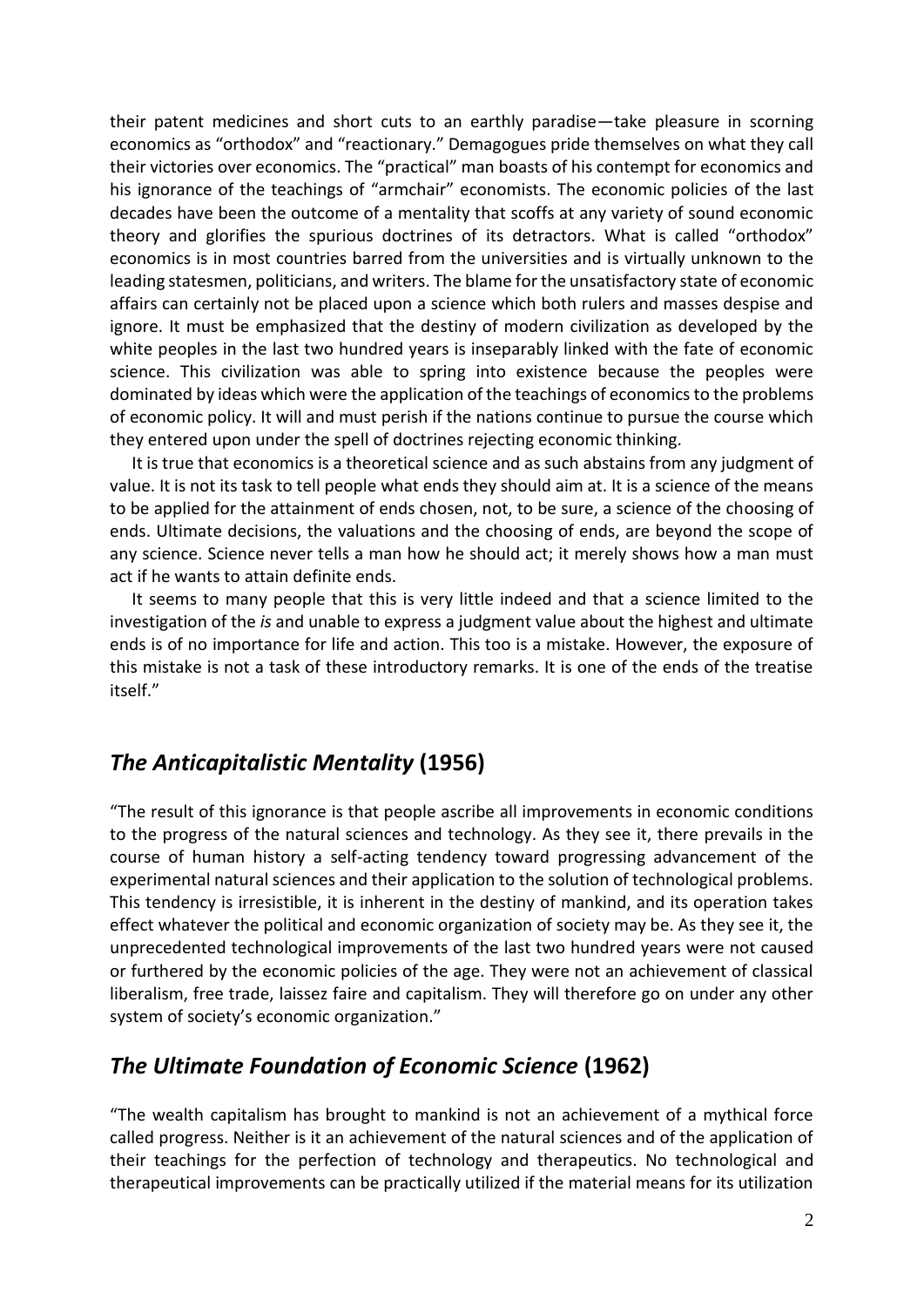have not been previously made available by saving and capital accumulation. The reason why not everything about the production and the use of which technology provides information can be made accessible to everybody is the insufficiency of the supply of capital accumulated. What transformed the stagnant conditions of the good old days into the activism of capitalism was not changes in the natural sciences and in technology, but the adoption of the free enterprise principle. The great ideological movement that started with the Renaissance, continued in the Enlightenment, and in the nineteenth century culminated in Liberalism produced both capitalism—the free market economy—and its political corollary or—as the Marxians have to say, its political "superstructure"— representative government and the individuals' civic rights: freedom of conscience, of thought, of speech, and of all other methods of communication. It was in the climate created by this capitalistic system of individualism that all the modern intellectual achievements thrived. Never before had mankind lived under conditions like those of the second part of the nineteenth century, when, in the civilized countries, the most momentous problems of philosophy, religion, and science could be freely discussed without any fear of reprisals on the part of the powers that be. It was an age of productive and salutary dissent.

Modern industrial civilization, the spectacular affluence it has produced, and the unprecedented increase in population figures it has made possible are the fruits of the progressive advancement of the experimental natural sciences. The main factor in improving the lot of mankind is science, i.e., in the positivistic terminology, the natural sciences. In the context of this philosophy society appears as a gigantic factory and all social problems as technological problems to be solved by "social engineering." What, for example, is lacking to the so-called underdeveloped countries is, in the light of this doctrine, the "know-how," sufficient familiarity with scientific technology.

It is hardly possible to misinterpret mankind's history more thoroughly. The fundamental fact that enabled man to elevate his species above the level of the beasts and the horrors of biological competition was the discovery of the principle of the higher productivity of cooperation under a system of the division of labor, that great cosmic principle of becoming. What improved and still improves the fecundity of human efforts is the progressive accumulation of capital goods without which no technological innovation could ever be practically utilized. No technological computation and calculation would be possible in an environment that would not employ a generally used medium of exchange, money. Modern industrialization, the practical employment of the discoveries of the natural sciences, is intellectually conditioned by the operation of a market economy in which prices, in terms of money, for the factors of production are established and thus the opportunity is given to the engineer to contrast the costs and the proceeds to be expected from alternative projects. The quantification of physics and chemistry would be useless for technological planning if there were no economic calculation. What is lacking to the underdeveloped nations is not knowledge, but capital.

…

…

What transformed the world of horse-drawn carriages, sailing ships, and windmills step by step into a world of airplanes and electronics was the laissez-faire principle of Manchesterism. Large savings, continuously in search of the most profitable investment opportunities, are providing the resources needed for rendering the accomplishments of the physicists and chemists utilizable for the improvement of business activities. What is called economic progress is the joint effect of the activities of the three progressive groups—or classes—of the